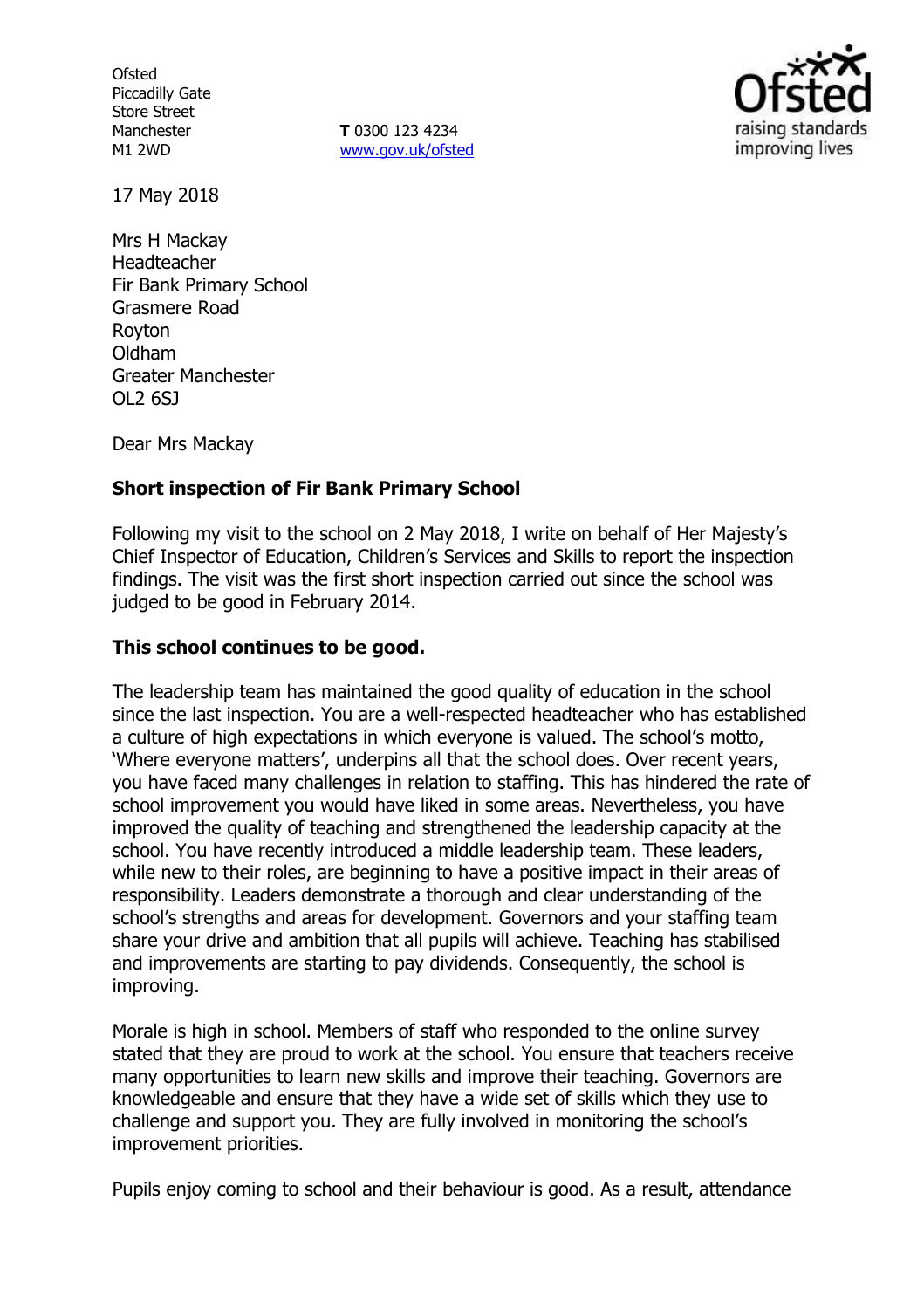

across the school is above the national average. Pupils have a strong understanding of the school's values and are proud that they are part of the school community. Pupils work hard in lessons and are keen to learn from their mistakes. This is because of the supportive relationships they have with staff and each other. All of the parents and carers who responded to Parent View, Ofsted's online survey, are supportive of the school.

At the time of the last inspection, leaders were asked to increase the level of challenge in lessons and set sharp targets for pupils so that more reach high levels of attainment. Inspection evidence that was gathered demonstrated that pupils know what they are learning in lessons and how they can improve. Pupils have many opportunities to improve their learning or challenge themselves further. They were keen to tell me that they value this and about how it helps them to improve.

Current school assessment information and the work in pupils' books show that pupils are making good progress, and achievement is rising at the higher standard, especially in key stage 1 in reading, writing and mathematics. However, although overall pupils' progress is good, you agreed that the progress of the most able pupils in key stage 2 needs to accelerate further, so that a greater proportion achieve at the higher standard.

The previous inspection report also stated that leaders need to provide more opportunities for pupils to apply and practise their mathematical skills across the curriculum. Work in pupils' books and the conversations that I had with pupils demonstrate that this has been achieved. Additionally, leaders were asked to ensure that school plans set clear and sharp timescales. Leaders have implemented detailed and rigorous action plans, which have measurable targets and timescales. These are regularly reviewed with governors, who challenge staff to ensure that targets are achieved.

During the inspection, we discussed the next steps required to enable the school to improve further. You agreed that the improvements made to the teaching of reading need to embed further so that greater proportions of pupils achieve at the expected and higher standard across the school.

## **Safeguarding is effective.**

Leaders have ensured that safeguarding arrangements are fit for purpose. The safeguarding leader makes sure that records are detailed and of high quality. There is a strong culture of keeping children safe in the school, and all members of staff take their role seriously. Staff and governors receive comprehensive training and, as a result, they are clear about what to do if they have any concerns about pupils' safety or well-being. Leaders make checks on staff when they are recruited to ensure that they are suitable to work with children.

Leaders work effectively with external agencies to support children and their families. Pupils I spoke to know how to keep themselves safe in a range of different situations, including when they are online. They all feel safe at school and are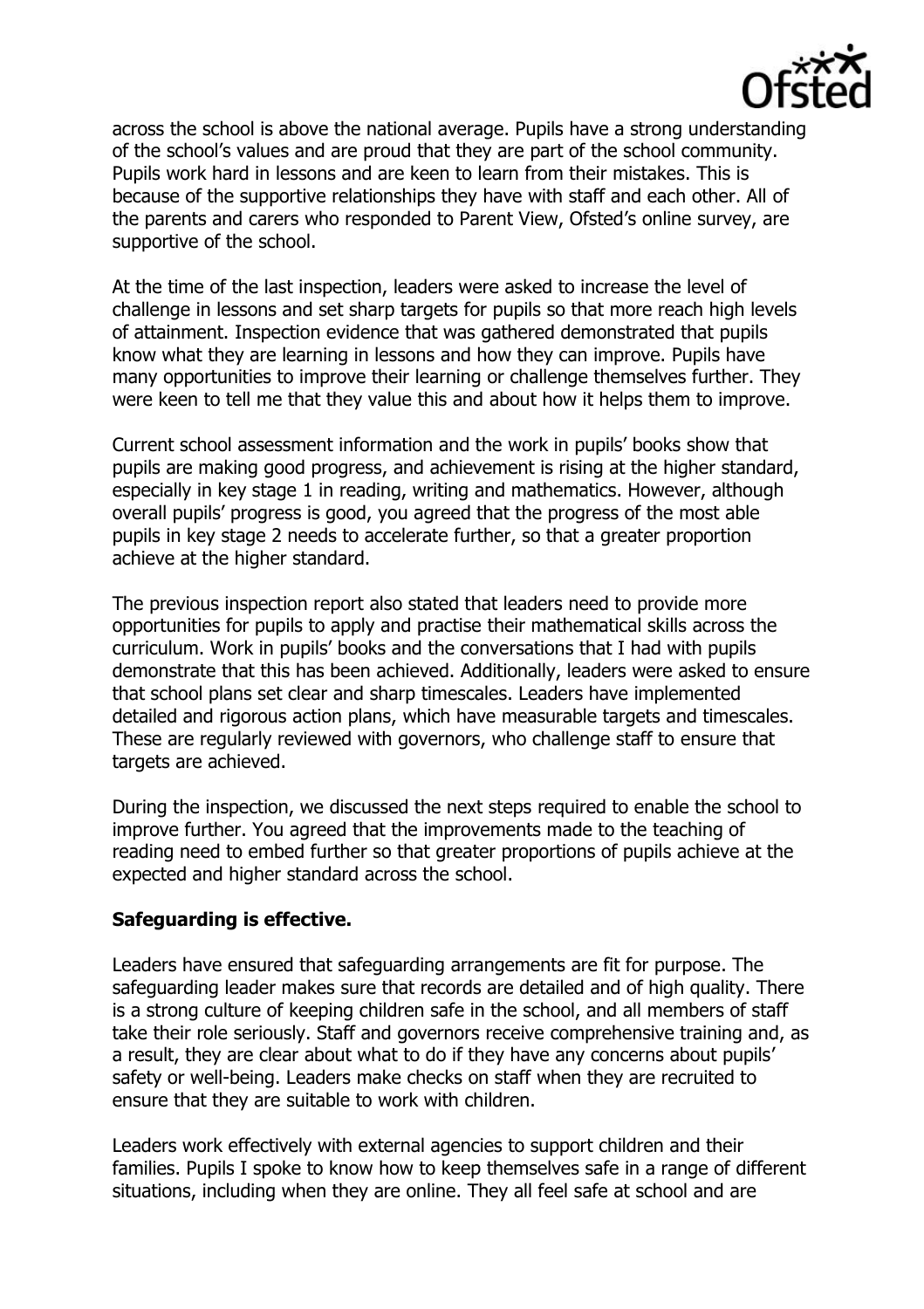

confident that all staff will support them if they have any concerns. Parents who responded to Ofsted's online survey, Parent View, were all in agreement that their children are safe and happy.

# **Inspection findings**

- This inspection focused on a number of key lines of enquiry. The first of these looked at the progress pupils are making in their phonic skills in Year 1. There is a consistent approach to the teaching of phonics across the early years and key stage 1. Teachers are knowledgeable and plan learning activities that meet pupils' individual needs. They check the progress that pupils make and take decisive action if they need extra support to catch up. Most pupils read with confidence, using their phonic skills to read unfamiliar words. As a result, the proportion of pupils achieving the phonics check in Year 1 has risen significantly over the last three years and is now in line with the national average.
- We also looked at pupils' achievement in reading across the school and listened to pupils read. This is because data of national assessment was below average in 2016. You acted promptly, and the teaching of reading was made a whole-school priority. Leaders analysed the barriers that pupils faced in their reading and swiftly implemented a range of strategies to improve pupils' outcomes. Pupils in key stage 1 improved their phonic skills, and, in key stage 2, teachers put a focus on supporting pupils' inference and comprehension skills. As a result, there is now a daily whole-school approach to the development of pupils' reading skills. The English leader has accessed relevant training and supports staff effectively, so that they have the necessary skills and understanding. As a result of actions taken by leaders, achievement in 2017 rose across the school at the expected and higher standard. Additionally, the school's assessment information and the work in pupils' books confirm that pupils across the school now make good progress. Although the teaching of reading is now good, you are not complacent. You acknowledge that the new systems need embedding and adjusting, to build on the improvements, so that greater numbers of pupils achieve at the expected and higher standard.
- The last key line of enquiry considered pupils' progress in mathematics in key stage 2. Data from national assessments shows that achievement in mathematics has been below the national average. You quite rightly recognised that the teaching of mathematics required further development, and this is a key focus for school improvement. You have taken practical actions to tackle this priority. Your newly appointed leader for mathematics attends relevant training and works alongside senior leaders promoting improvements in mathematics across the school. Teachers have received a range of training and support to deepen their knowledge and skills. This has improved pupils' problem-solving and reasoning skills. Teachers now make sure that pupils use a range of practical equipment to improve their mathematical understanding. As a result, an increased number of pupils are now attaining at the expected standard. We agreed that, despite this rise in achievement, the challenge for the most able is not fully consistent in order to ensure that they make enough progress to reach the higher standard in key stage 2.